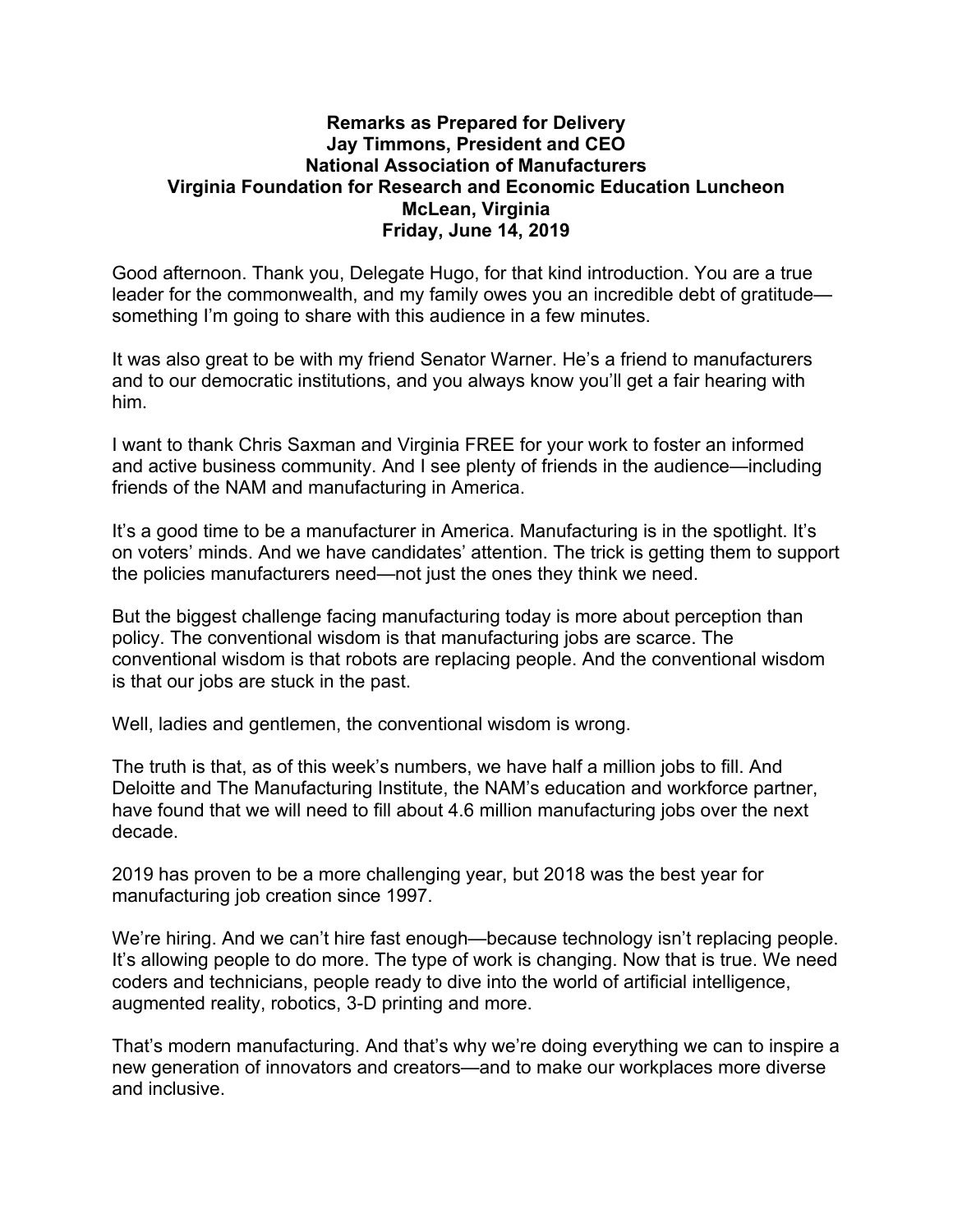But we do face challenges beyond building our workforce—many of which require serious action by Congress and the administration.

To keep growing, we need to access markets around the world, and the most important trading relationship is here in North America.

That's why we are all-in for the United States–Mexico–Canada Agreement. Congress has a responsibility to get this done.

And for manufacturers, it's also time to turn the trade war with China into a trade agreement with China.

The NAM was the first business association to call for a bilateral trade agreement with China, and now, it's time to get back to the negotiating table and hammer out a deal.

But as focused as we are on trade, we can't take our focus off immigration. Immigration is a workforce issue. It's a moral issue. It's a security issue. And with the recent tariff threat, it got mixed in with trade issues as well.

Earlier this year, the NAM put out a comprehensive immigration plan called "A Way Forward"—because manufacturers believe in providing solutions. And solving immigration requires showing compassion, addressing economic realities and providing security.

Yes, our leaders need to be bold on immigration, and they also need to be bold on infrastructure.

With our "Building to Win" blueprint, manufacturers are calling on Congress to make a serious investment in our nation's infrastructure. No action will cost the U.S. 5.8 million jobs by 2040.

But with an injection of \$1 trillion in American infrastructure—or better yet, \$2 trillion as the President has called for—we will create 11 million jobs. None of this, by the way, is about Republicans or Democrats or independents.

It's not about politics or personality or process. It's about good policy. Which really isn't that different from the way we approached things back when George Allen was governor and I was privileged to serve him and the people of our great commonwealth as chief of staff.

At the NAM, we are driven by four core values, four pillars that have made America exceptional and that ensure our industry's success: free enterprise, competitiveness, individual liberty and equal opportunity.

And in this time of hyper-partisan division, I think all business leaders are being called to unify this country around these values.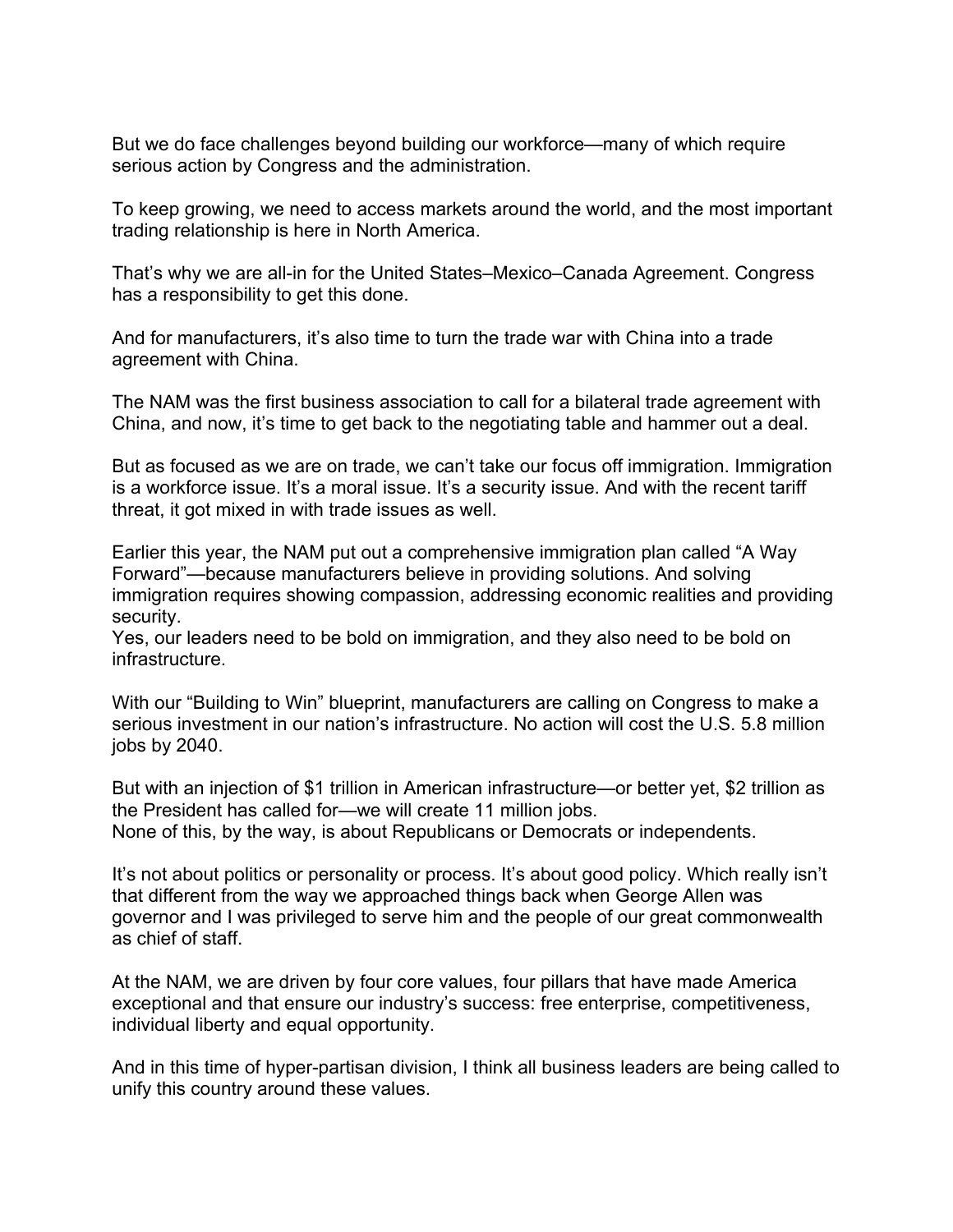Because, left unchecked, both major parties will continue to get pulled to the extremes—limiting the possibility for pragmatic solutions that uphold our shared values.

We've already seen dramatic shifts, and it may be that a third or fourth party emerges in a viable way in the coming years.

But whatever happens, the business community cannot sit on the sidelines. After all, right now, capitalism, the very system that built this nation, this strongest economy in the world, is under attack.

We're hearing people casting free enterprise in a negative light, trying to blame all of society's ills on the system that has made our remarkable success possible in the first place.

And we also have people pushing this idea that the answer is to make the American economy a socialist economy. But we know better. We know history. We know that it is our free enterprise system that turned a colonial outpost into the greatest nation on earth.

So, it's going to be up to us—to manufacturers and the broader business community to set the record straight.

We have to remind America that our system raises standards of living, unleashes creativity, changes lives and improves the world.

Across America, manufacturers are keeping our promises and investing in our people and our communities—using the tools we've been given with tax reform and regulatory certainty. And we are the ones driving solutions to issues like climate change, sustainability, workplace inclusion and more.

We need to keep telling that story—so that we can restore trust in our economic system among those who feel disillusioned or left behind.

And the people in this room are well-positioned to do that.

You are also well-positioned to speak out on the issues that people don't usually cast as—quote—"business issues" but are still so important to the strength of our workforce and the success of our nation.

I'm thinking about issues of equality, whether it's standing against acts of hate in our communities or working to build a more inclusive society.

And sometimes, that means taking a stand in your personal capacity. And I'll close today with a personal story—the one where Delegate Hugo played an important role.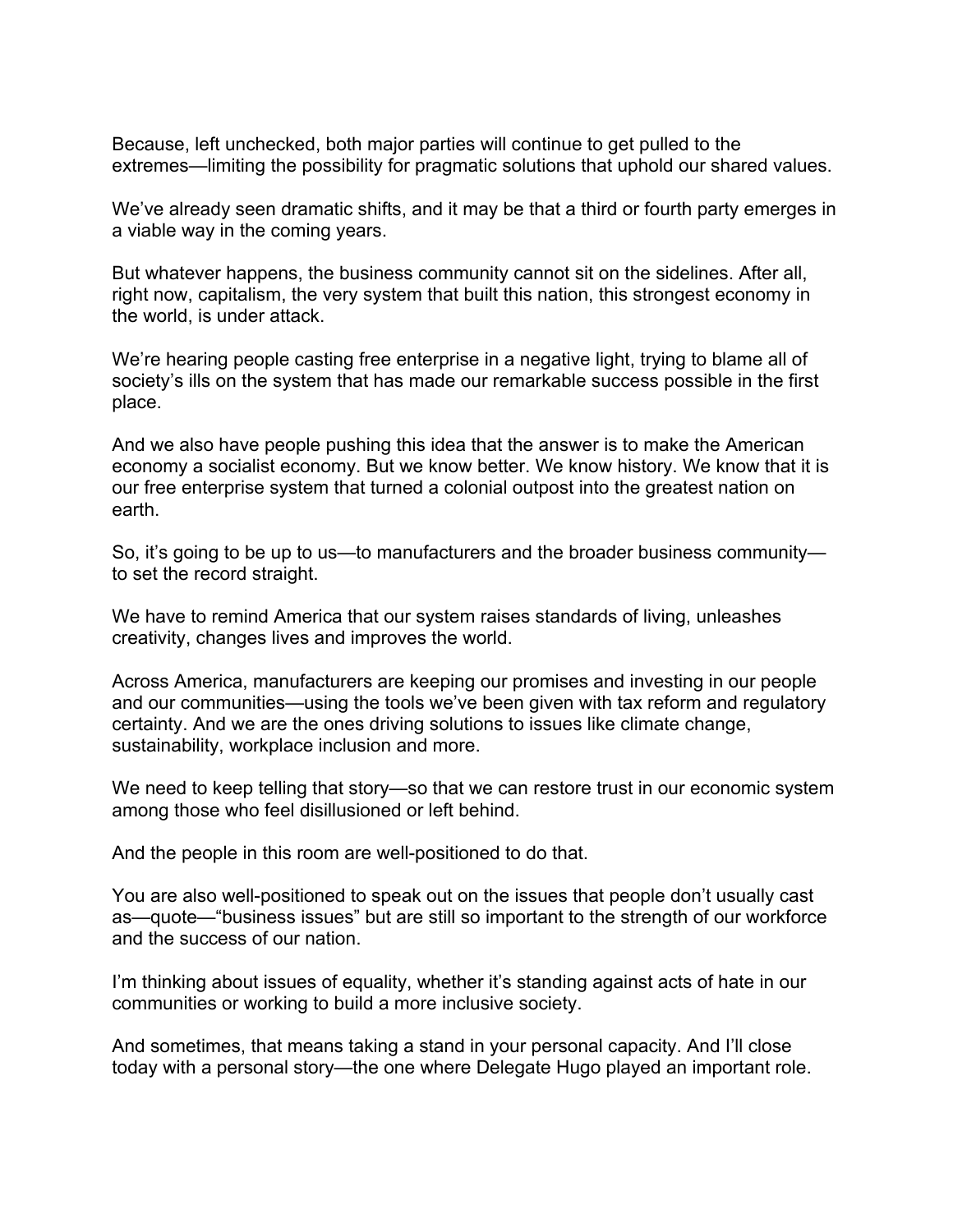Four years ago, my husband, Rick, and I, along with our daughters C.J. and Ellie welcomed our third child, a beautiful boy named Jacob, into the world. We rescued an embryo that had been frozen for 15 years and risked being destroyed. Born via surrogacy in Wisconsin, we needed a court order granting us our parental rights. A judge, Sarah O'Brien, did exactly that.

But then on the eve of Jacob's birth, a new judge, Jim Troupis, took the bench. He reopened our uncontested case, suspended our parental rights, and launched us down a painful path of costly and emotionally devastating litigation.

Nearly a year later, he issued a ruling that declared Jacob an orphan, branded us "human traffickers" for saving an embryo from potential destruction, and made it clear that his ruling was not based in law or precedent set by the Wisconsin Supreme Court, but on his own narrow and distorted view of what a family should look like.

Fast forward through the anger,…the sleepless nights,…the sense of helplessness,…the multiple mortgages to pay the legal bills of 14 lawyers…and eventually, thankfully, Judge Troupis resigned.

And his order was reversed by the next judge, who called it "faulty," "harsh" and "weird."

But the appeals and legal process dragged on and on until this year—nearly four years later. Our family survived, and we're lucky because we had access to the resources we needed to fight this battle. Not every family would have. Not every family would have been able to keep their child.

Which is why my delegate, Rip Sullivan, here in Virginia, contacted us to say he wanted to make sure no Virginia family ever had to endure the same nightmare. Our entire family jumped at the chance to make a difference.

Delegate Sullivan introduced and successfully shepherded HB1979 through the legislature, where it would become known as "Jacob's Law." Rick and I, along with C.J., Ellie and Jacob, were proud to testify in Richmond and share our story.

Jacob's Law does one thing, and one thing only: it enables parents of the same gender, and also single parents, to be granted parental rights for any children they bring to life and into their family—through surrogacy. Previous Virginia law was discriminatory and only granted this right to a married man and woman.

The new law is commonsense. But it wasn't an easy win. The so-called "Family Foundation" blasted the bill by saying it would "create a presumption of parenthood that is not tied to biology." By the way, that's exactly what happens in any adoption.

They tried other tricks, like trying to make the bill about abortion in hopes of derailing it. Of course, the bill had nothing to do with abortion. Quite the opposite in fact. It saved embryos. It saved life.